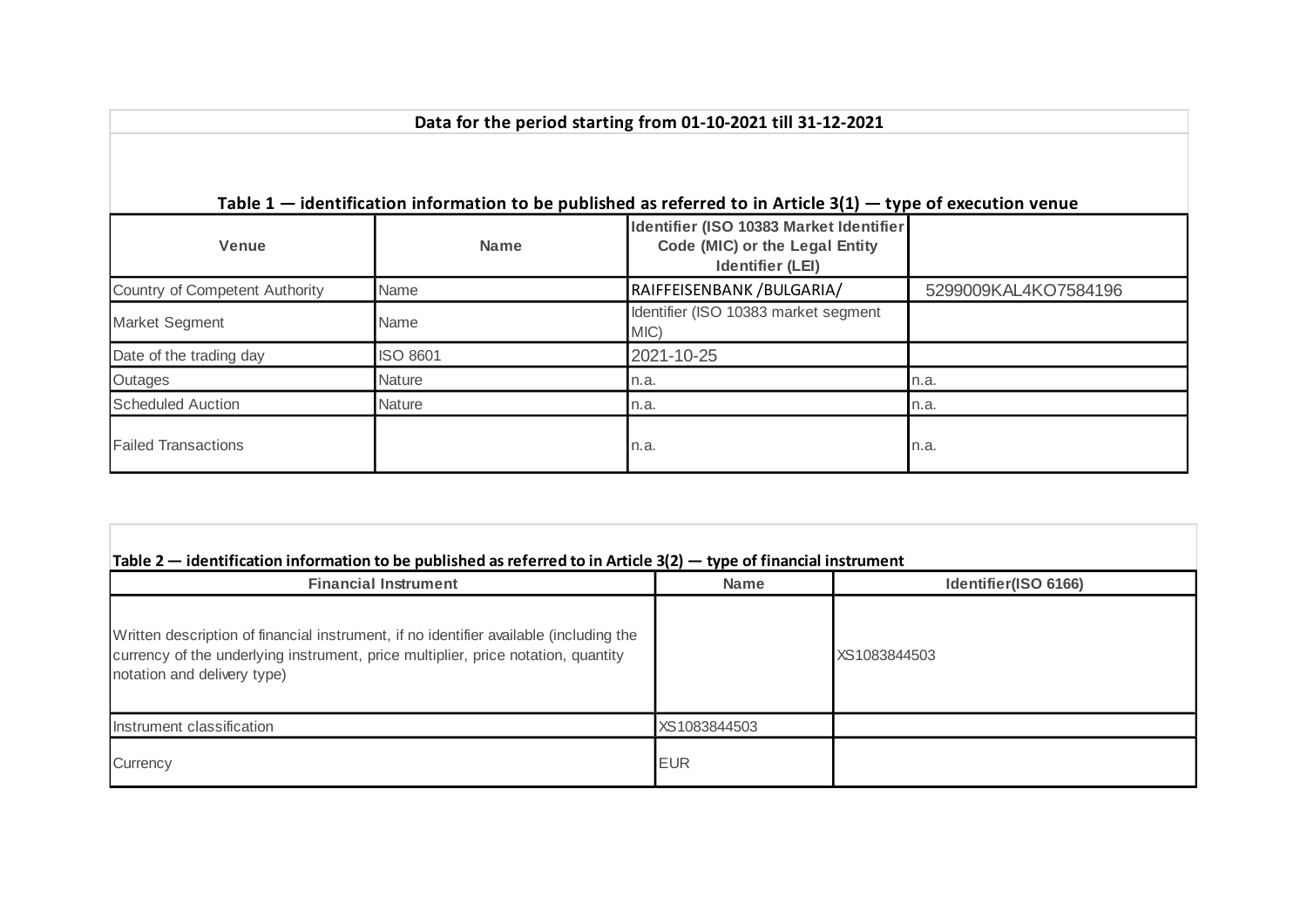|            |                      |                                                                                        | Table $3$ – price information to be published as referred to in Article 4 point (a) |        |                                                                                          |                     |                   |                        |                     |                                                                              |  |
|------------|----------------------|----------------------------------------------------------------------------------------|-------------------------------------------------------------------------------------|--------|------------------------------------------------------------------------------------------|---------------------|-------------------|------------------------|---------------------|------------------------------------------------------------------------------|--|
|            | <b>Size</b><br>Range | All trades executed within first two<br>minutes after time T                           |                                                                                     |        | First transaction after time T if no transactions within first two minutes after time T) |                     |                   |                        |                     |                                                                              |  |
| Time $(T)$ |                      | Simple average<br>executed price<br>(excluding<br>commissions and<br>accrued interest) | Total value<br>executed                                                             | Price  | Time of<br>execution                                                                     | Transaction<br>size | Trading<br>System | <b>Trading</b><br>Mode | Trading<br>platform | best bid and offer or<br>suitable reference<br>price at time of<br>execution |  |
| 9:30:00    | $\mathbf{1}$         |                                                                                        | 1,094,864.38                                                                        | 109.05 | 11:56:42                                                                                 | 1,000,000.00        | OTC               |                        | <b>XOFF</b>         |                                                                              |  |
|            | $\overline{2}$       |                                                                                        |                                                                                     |        |                                                                                          |                     |                   |                        |                     |                                                                              |  |
|            | 3                    |                                                                                        |                                                                                     |        |                                                                                          |                     |                   |                        |                     |                                                                              |  |
| 12:00:00   | $\mathbf{1}$         |                                                                                        | 2,080,242.33                                                                        | 109.05 | 13:18:55                                                                                 | 1,900,000.00        | <b>OTC</b>        |                        | <b>XOFF</b>         |                                                                              |  |
|            | $\overline{2}$       |                                                                                        |                                                                                     |        |                                                                                          |                     |                   |                        |                     |                                                                              |  |
|            | 3                    |                                                                                        |                                                                                     |        |                                                                                          |                     |                   |                        |                     |                                                                              |  |
| 13:30:00   | $\mathbf{1}$         |                                                                                        |                                                                                     |        |                                                                                          |                     |                   |                        |                     |                                                                              |  |
|            | $\overline{2}$       |                                                                                        |                                                                                     |        |                                                                                          |                     |                   |                        |                     |                                                                              |  |
|            | $\overline{3}$       |                                                                                        |                                                                                     |        |                                                                                          |                     |                   |                        |                     |                                                                              |  |
| 15:30:00   | $\mathbf{1}$         |                                                                                        |                                                                                     |        |                                                                                          |                     |                   |                        |                     |                                                                              |  |
|            | $\overline{2}$       |                                                                                        |                                                                                     |        |                                                                                          |                     |                   |                        |                     |                                                                              |  |
|            | $\overline{3}$       |                                                                                        |                                                                                     |        |                                                                                          |                     |                   |                        |                     |                                                                              |  |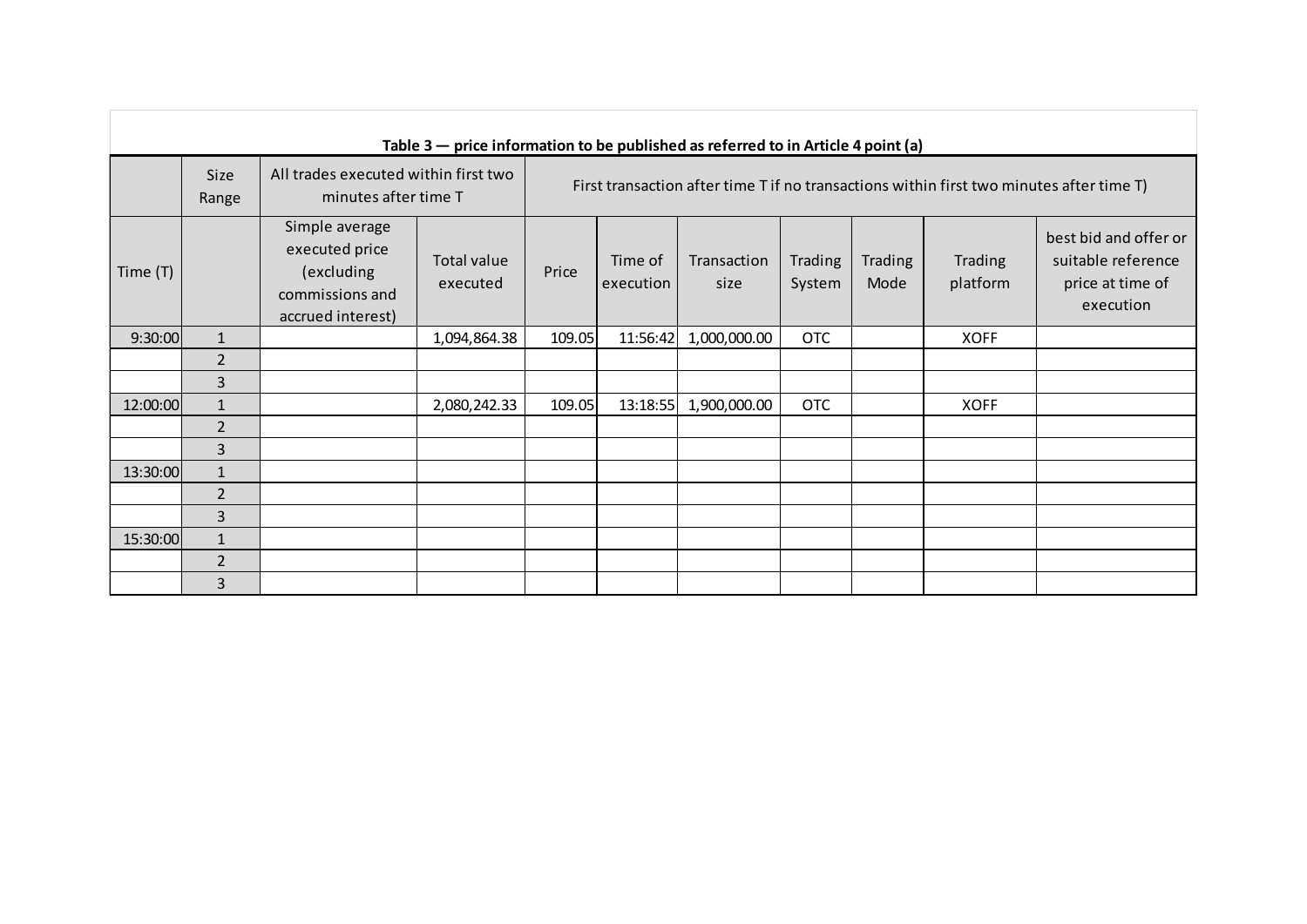|                                |                 | Table $1$ – identification information to be published as referred to in Article 3(1) – type of execution venue |                      |
|--------------------------------|-----------------|-----------------------------------------------------------------------------------------------------------------|----------------------|
| <b>Venue</b>                   | <b>Name</b>     | Identifier (ISO 10383 Market Identifier<br>Code (MIC) or the Legal Entity<br><b>Identifier (LEI)</b>            |                      |
| Country of Competent Authority | Name            | RAIFFEISENBANK / BULGARIA/                                                                                      | 5299009KAL4KO7584196 |
| Market Segment<br>Name         |                 | Identifier (ISO 10383 market segment<br>MIC)                                                                    |                      |
| Date of the trading day        | <b>ISO 8601</b> | 2021-11-15                                                                                                      |                      |
| Outages                        | <b>Nature</b>   | n.a.                                                                                                            | n.a.                 |
| <b>Scheduled Auction</b>       | Nature          | n.a.                                                                                                            | n.a.                 |
| <b>Failed Transactions</b>     |                 | n.a.                                                                                                            | n.a.                 |

| Table $2$ — identification information to be published as referred to in Article 3(2) — type of financial instrument |  |  |  |
|----------------------------------------------------------------------------------------------------------------------|--|--|--|
|----------------------------------------------------------------------------------------------------------------------|--|--|--|

| <b>Financial Instrument</b>                                                                                                                                                                                | <b>Name</b>  | Identifier(ISO 6166) |
|------------------------------------------------------------------------------------------------------------------------------------------------------------------------------------------------------------|--------------|----------------------|
| Written description of financial instrument, if no identifier available (including the<br>currency of the underlying instrument, price multiplier, price notation, quantity<br>notation and delivery type) |              | BG2030121110         |
| Instrument classification                                                                                                                                                                                  | BG2030121110 |                      |
| Currency                                                                                                                                                                                                   | <b>BGN</b>   |                      |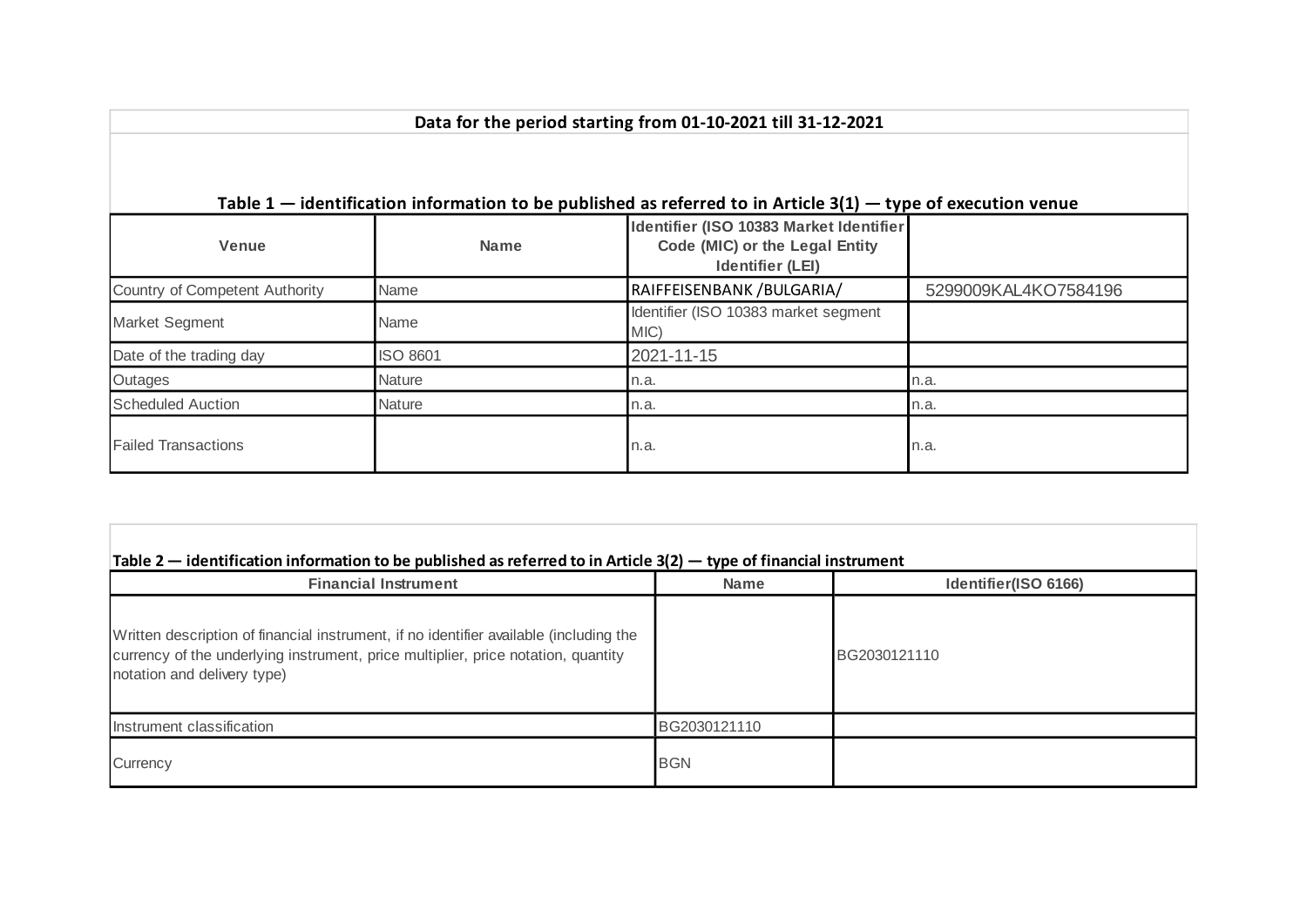| Table $3$ – price information to be published as referred to in Article 4 point (a) |                      |                                                                                        |                         |                                                                                          |                      |                     |                   |                 |                     |                                                                              |
|-------------------------------------------------------------------------------------|----------------------|----------------------------------------------------------------------------------------|-------------------------|------------------------------------------------------------------------------------------|----------------------|---------------------|-------------------|-----------------|---------------------|------------------------------------------------------------------------------|
|                                                                                     | <b>Size</b><br>Range | All trades executed within first two<br>minutes after time T                           |                         | First transaction after time T if no transactions within first two minutes after time T) |                      |                     |                   |                 |                     |                                                                              |
| Time (T)                                                                            |                      | Simple average<br>executed price<br>(excluding<br>commissions and<br>accrued interest) | Total value<br>executed | Price                                                                                    | Time of<br>execution | Transaction<br>size | Trading<br>System | Trading<br>Mode | Trading<br>platform | best bid and offer or<br>suitable reference<br>price at time of<br>execution |
| 9:00:00                                                                             | $\mathbf{1}$         |                                                                                        | 1,293,305.00            | 99.485                                                                                   | 9:12:03              | 1,300,000.00        | <b>OTC</b>        |                 | <b>XOFF</b>         |                                                                              |
|                                                                                     | $\overline{2}$       |                                                                                        | 4,584,130.00            | 99.655                                                                                   | 9:13:13              | 4,600,000.00        | <b>OTC</b>        |                 | <b>XOFF</b>         |                                                                              |
|                                                                                     | 3                    |                                                                                        | 17,310,390.00           | 99.485                                                                                   | 9:11:12              | 17,400,000.00       | <b>OTC</b>        |                 | <b>XOFF</b>         |                                                                              |
|                                                                                     | 3                    |                                                                                        | 3,084,035.00            | 99.485                                                                                   | 9:09:35              | 3,100,000.00        | <b>OTC</b>        |                 | <b>XOFF</b>         |                                                                              |
| 12:00:00                                                                            | $\mathbf{1}$         |                                                                                        |                         |                                                                                          |                      |                     |                   |                 |                     |                                                                              |
|                                                                                     | $\overline{2}$       |                                                                                        |                         |                                                                                          |                      |                     |                   |                 |                     |                                                                              |
|                                                                                     | 3                    |                                                                                        |                         |                                                                                          |                      |                     |                   |                 |                     |                                                                              |
| 13:30:00                                                                            | $\mathbf{1}$         |                                                                                        |                         |                                                                                          |                      |                     |                   |                 |                     |                                                                              |
|                                                                                     | $\overline{2}$       |                                                                                        |                         |                                                                                          |                      |                     |                   |                 |                     |                                                                              |
|                                                                                     | 3                    |                                                                                        |                         |                                                                                          |                      |                     |                   |                 |                     |                                                                              |
| 15:30:00                                                                            | $\mathbf{1}$         |                                                                                        |                         |                                                                                          |                      |                     |                   |                 |                     |                                                                              |
|                                                                                     | $\overline{2}$       |                                                                                        |                         |                                                                                          |                      |                     |                   |                 |                     |                                                                              |
|                                                                                     | 3                    |                                                                                        |                         |                                                                                          |                      |                     |                   |                 |                     |                                                                              |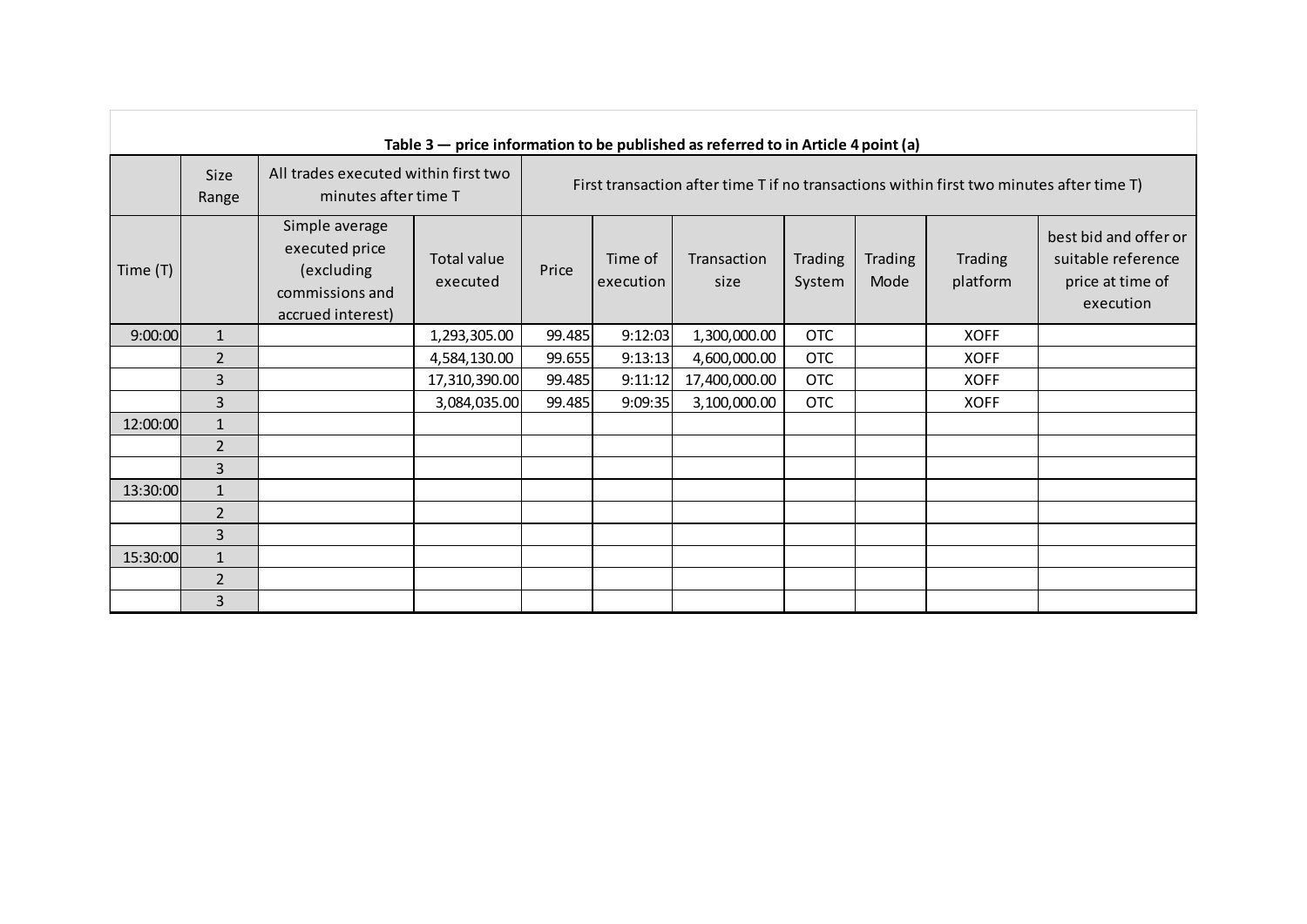|                                |                 | Table $1$ – identification information to be published as referred to in Article $3(1)$ – type of execution venue |                      |
|--------------------------------|-----------------|-------------------------------------------------------------------------------------------------------------------|----------------------|
| <b>Venue</b>                   | <b>Name</b>     | Identifier (ISO 10383 Market Identifier<br>Code (MIC) or the Legal Entity<br><b>Identifier (LEI)</b>              |                      |
| Country of Competent Authority | <b>Name</b>     | RAIFFEISENBANK / BULGARIA/                                                                                        | 5299009KAL4KO7584196 |
| Market Segment                 | Name            | Identifier (ISO 10383 market segment<br>MIC)                                                                      |                      |
| Date of the trading day        | <b>ISO 8601</b> | 2021-11-29                                                                                                        |                      |
| Outages                        | <b>Nature</b>   | n.a.                                                                                                              | n.a.                 |
| <b>Scheduled Auction</b>       | <b>Nature</b>   | n.a.                                                                                                              | n.a.                 |
| <b>Failed Transactions</b>     |                 | n.a.                                                                                                              | n.a.                 |

| <b>Financial Instrument</b>                                                                                                                                                                                | <b>Name</b>  | Identifier(ISO 6166) |
|------------------------------------------------------------------------------------------------------------------------------------------------------------------------------------------------------------|--------------|----------------------|
| Written description of financial instrument, if no identifier available (including the<br>currency of the underlying instrument, price multiplier, price notation, quantity<br>notation and delivery type) |              | XS1208855616         |
| Instrument classification                                                                                                                                                                                  | XS1208855616 |                      |
| Currency                                                                                                                                                                                                   | <b>EUR</b>   |                      |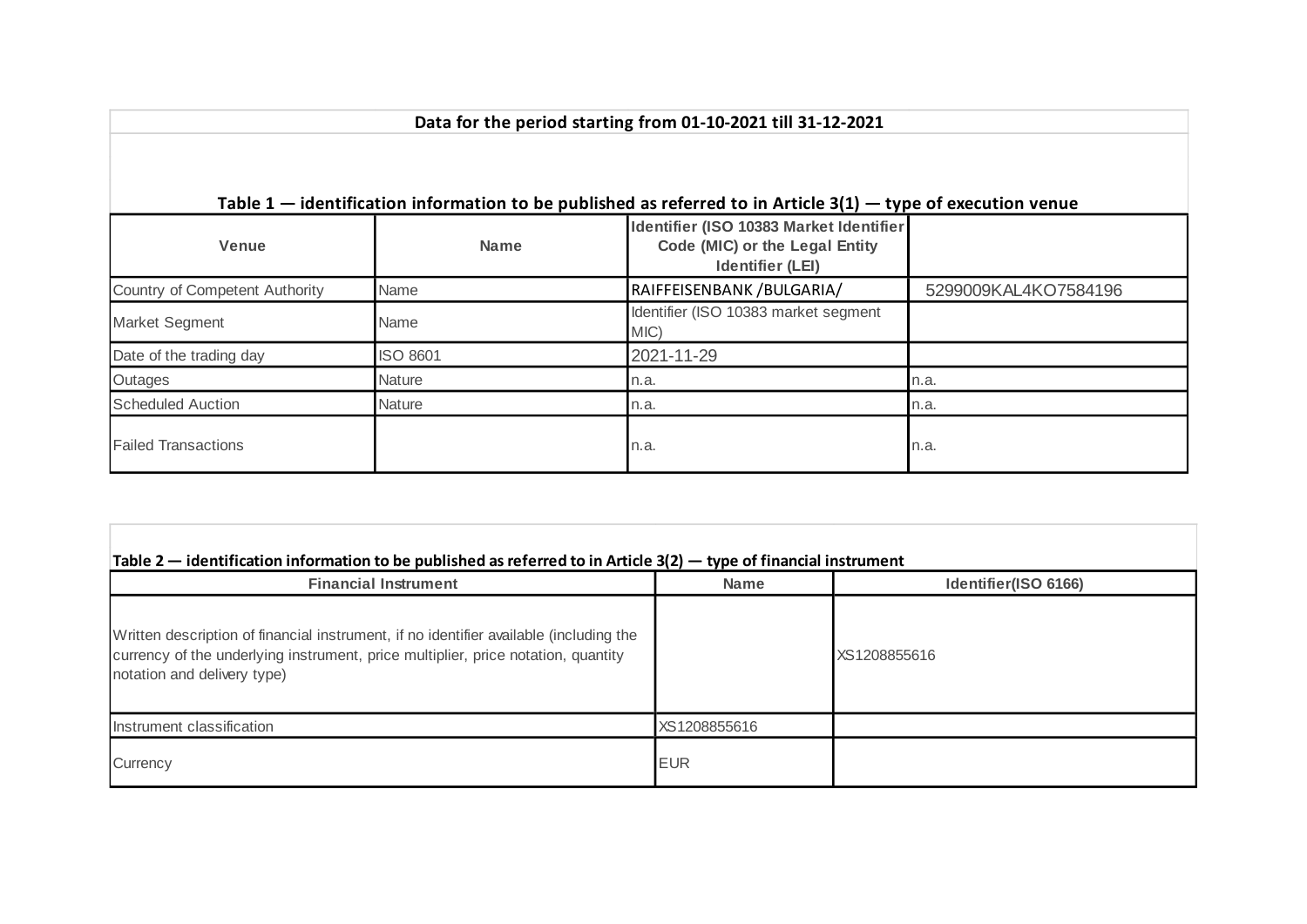|            |                      |                                                                                        | Table $3$ – price information to be published as referred to in Article 4 point (a) |         |                                                                                          |                     |                   |                        |                     |                                                                              |
|------------|----------------------|----------------------------------------------------------------------------------------|-------------------------------------------------------------------------------------|---------|------------------------------------------------------------------------------------------|---------------------|-------------------|------------------------|---------------------|------------------------------------------------------------------------------|
|            | <b>Size</b><br>Range | All trades executed within first two<br>minutes after time T                           |                                                                                     |         | First transaction after time T if no transactions within first two minutes after time T) |                     |                   |                        |                     |                                                                              |
| Time $(T)$ |                      | Simple average<br>executed price<br>(excluding<br>commissions and<br>accrued interest) | Total value<br>executed                                                             | Price   | Time of<br>execution                                                                     | Transaction<br>size | Trading<br>System | <b>Trading</b><br>Mode | Trading<br>platform | best bid and offer or<br>suitable reference<br>price at time of<br>execution |
| 9:30:00    | $\mathbf{1}$         |                                                                                        |                                                                                     |         |                                                                                          |                     |                   |                        |                     |                                                                              |
|            | $\overline{2}$       |                                                                                        |                                                                                     |         |                                                                                          |                     |                   |                        |                     |                                                                              |
|            | 3                    |                                                                                        |                                                                                     |         |                                                                                          |                     |                   |                        |                     |                                                                              |
| 12:00:00   | $\mathbf{1}$         |                                                                                        | 5,108,743.15                                                                        | 100.805 | 13:35:35                                                                                 | 5,000,000.00        | <b>OTC</b>        |                        | <b>XOFF</b>         |                                                                              |
|            | $\overline{2}$       |                                                                                        |                                                                                     |         |                                                                                          |                     |                   |                        |                     |                                                                              |
|            | 3                    |                                                                                        |                                                                                     |         |                                                                                          |                     |                   |                        |                     |                                                                              |
| 13:30:00   | $\mathbf{1}$         |                                                                                        |                                                                                     |         |                                                                                          |                     |                   |                        |                     |                                                                              |
|            | $\overline{2}$       |                                                                                        |                                                                                     |         |                                                                                          |                     |                   |                        |                     |                                                                              |
|            | $\overline{3}$       |                                                                                        |                                                                                     |         |                                                                                          |                     |                   |                        |                     |                                                                              |
| 15:30:00   | $\mathbf{1}$         |                                                                                        |                                                                                     |         |                                                                                          |                     |                   |                        |                     |                                                                              |
|            | $\overline{2}$       |                                                                                        |                                                                                     |         |                                                                                          |                     |                   |                        |                     |                                                                              |
|            | $\overline{3}$       |                                                                                        |                                                                                     |         |                                                                                          |                     |                   |                        |                     |                                                                              |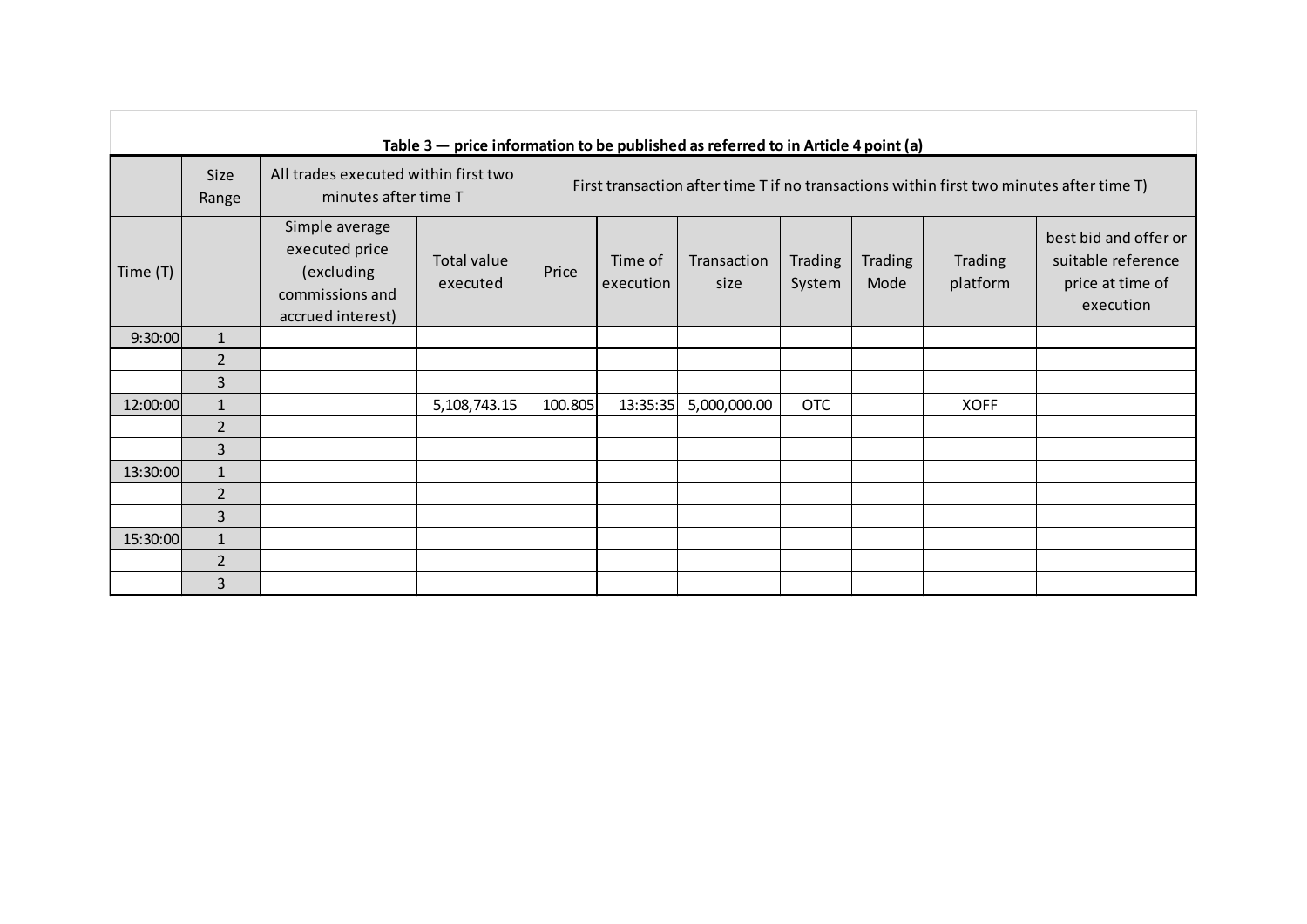| Table $1$ – identification information to be published as referred to in Article 3(1) – type of execution venue |                 |                                                                                                      |                      |  |  |  |  |  |  |
|-----------------------------------------------------------------------------------------------------------------|-----------------|------------------------------------------------------------------------------------------------------|----------------------|--|--|--|--|--|--|
| <b>Venue</b>                                                                                                    | <b>Name</b>     | Identifier (ISO 10383 Market Identifier<br>Code (MIC) or the Legal Entity<br><b>Identifier (LEI)</b> |                      |  |  |  |  |  |  |
| Country of Competent Authority                                                                                  | <b>Name</b>     | RAIFFEISENBANK / BULGARIA/                                                                           | 5299009KAL4KO7584196 |  |  |  |  |  |  |
| Market Segment                                                                                                  | Name            | Identifier (ISO 10383 market segment<br>MIC)                                                         |                      |  |  |  |  |  |  |
| Date of the trading day                                                                                         | <b>ISO 8601</b> | 2021-12-01                                                                                           |                      |  |  |  |  |  |  |
| Outages                                                                                                         | <b>Nature</b>   | n.a.                                                                                                 | n.a.                 |  |  |  |  |  |  |
| <b>Scheduled Auction</b>                                                                                        | <b>Nature</b>   | n.a.                                                                                                 | n.a.                 |  |  |  |  |  |  |
| <b>Failed Transactions</b>                                                                                      |                 | n.a.                                                                                                 | n.a.                 |  |  |  |  |  |  |

## **Table 2 — identification information to be published as referred to in Article 3(2) — type of financial instrument**

| <b>Financial Instrument</b>                                                                                                                                                                                | <b>Name</b>  | Identifier(ISO 6166) |
|------------------------------------------------------------------------------------------------------------------------------------------------------------------------------------------------------------|--------------|----------------------|
| Written description of financial instrument, if no identifier available (including the<br>currency of the underlying instrument, price multiplier, price notation, quantity<br>notation and delivery type) |              | XS1208855616         |
| Instrument classification                                                                                                                                                                                  | XS1208855616 |                      |
| Currency                                                                                                                                                                                                   | <b>EUR</b>   |                      |